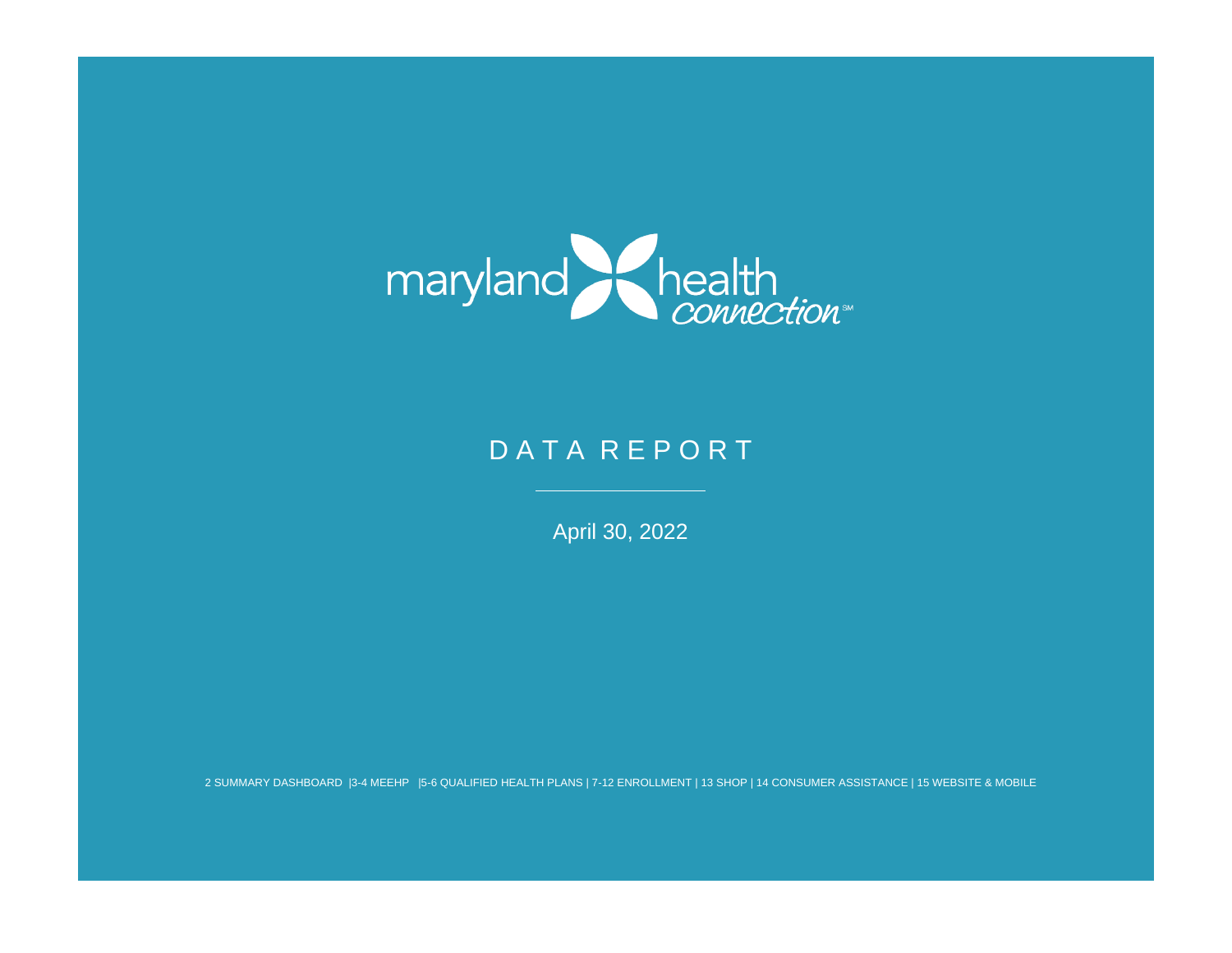#### S U M M A R Y D A S H B O A R D

QHPs are measured since Nov. 1 when enrollment began for 2022. Medicaid enrollments, which continue year-round, are as of report cover date.

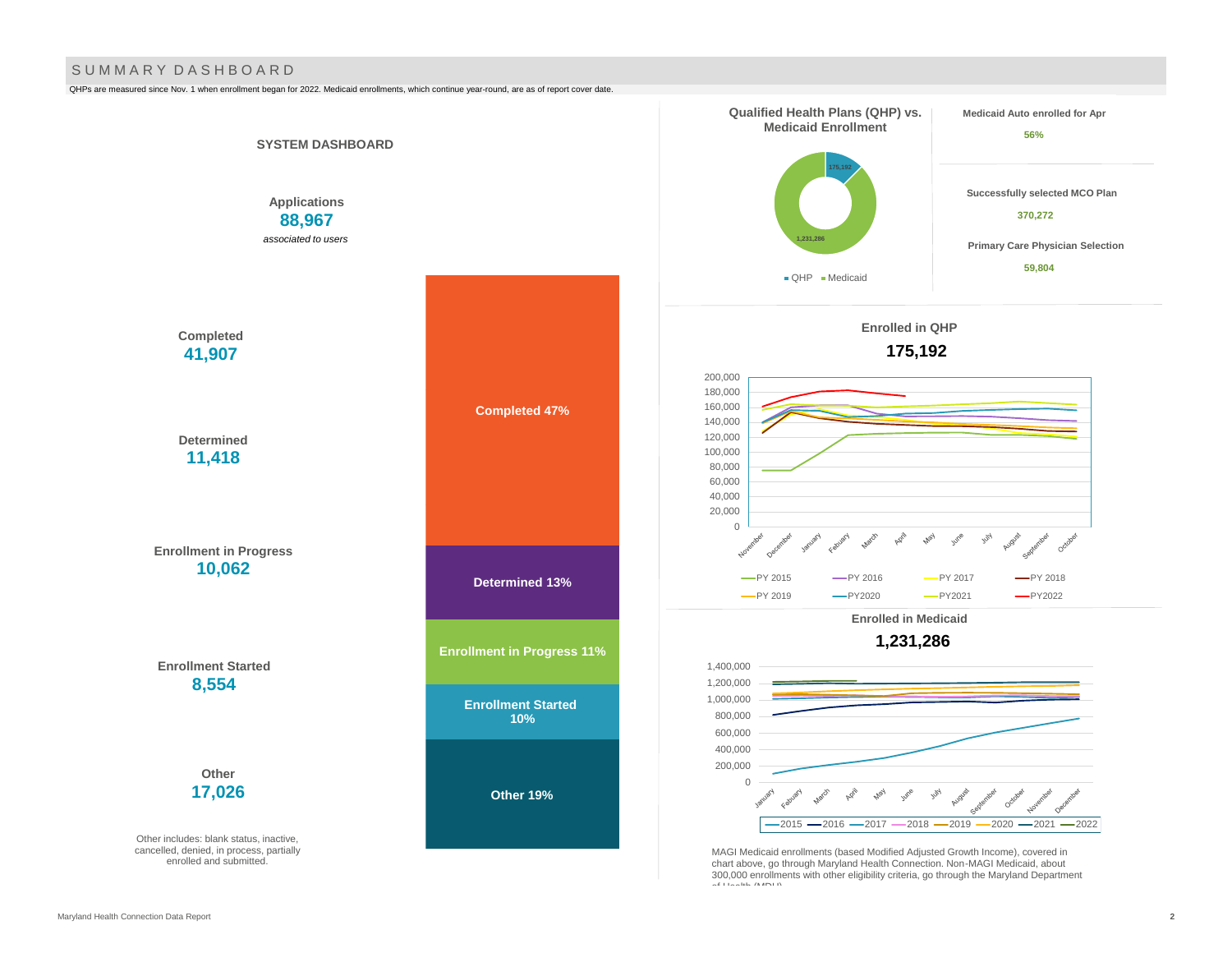#### MARYLAND EASY ENROLLMENT HEALTH INSURANCE PROGRAM DASHBOARD

Period is from Feb 09, 2022 to the end date on report cover.



**Enrollment by Household Income** 



**<sup>16</sup> 98 96 13 1** Caroline **17 16 33** Dorchester **5 50 5 31 38 2** Kent **2** Queen Anne's **28** Allegany Anne Arundel Baltimore Baltimore City Calvert Carroll Cecil Charles Frederick Garrett Harford Howard Montgomery Prince George's Saint Mary's

**45**

**27**

**4** Somerset **5** Talbot

Washington Wicomico

Worcester **8** 

\*\*Enrollees who did not submit household income information and thus were not eligible for financial help.

Household income eligibility based on percentages above the Federal Poverty Level, defined as \$12,140 for an individual and \$25,100 for a family of four.

**169**

**174**

**153**

**Enrollment by County**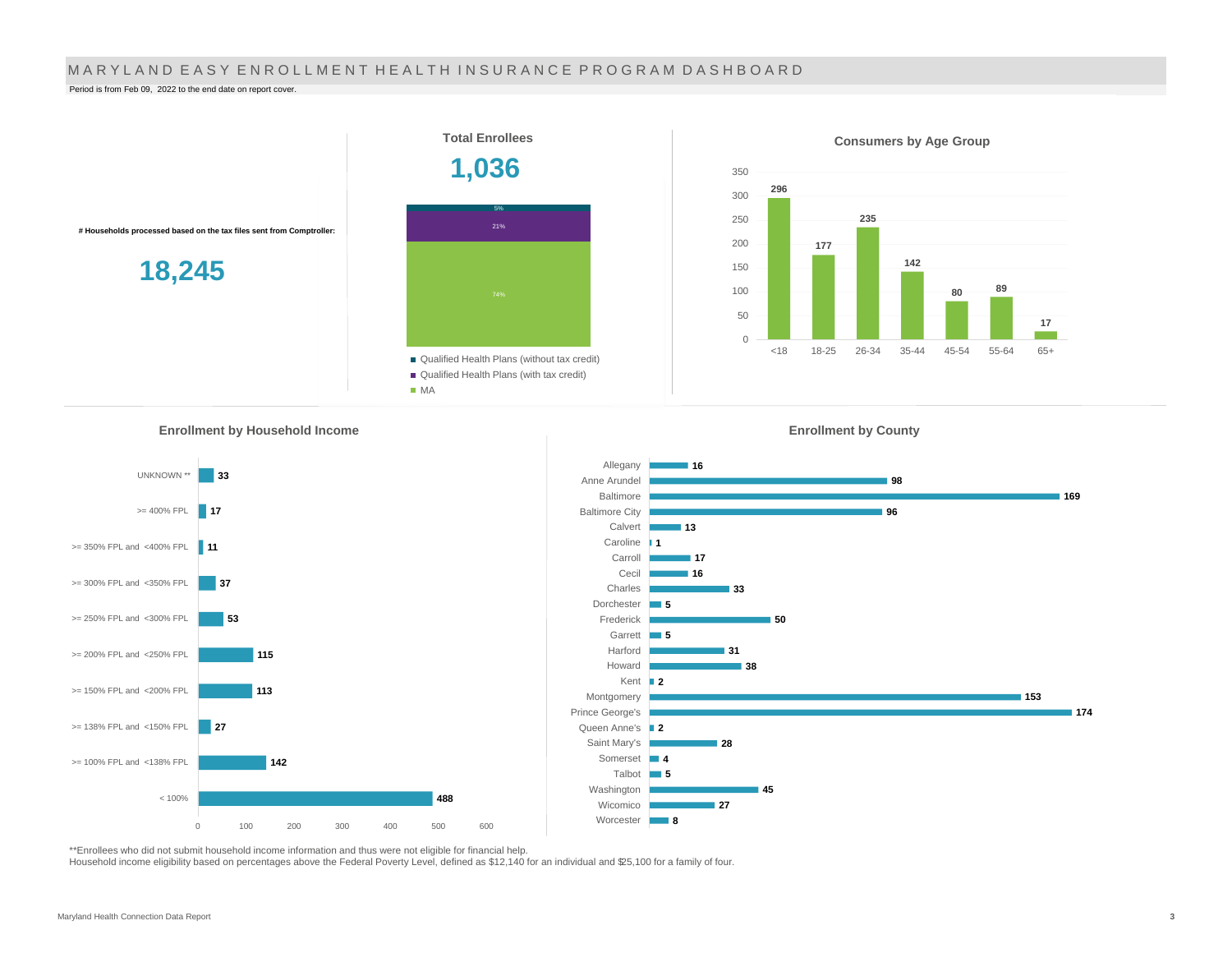## M A R Y L A N D E A S Y E N R O L L M E N T H E A L T H I N S U R A N C E P R O G R A M R A C E A N D E T H N I C I T Y

Period is from Feb 26, 2020 to the end date on report cover.



 $17%$ **as a % of Total**

**Hispanic Enrollment** 

0%  $12%$  $14%$ 3%  $14%$ 0% **9%** 0% 4% 0% 25% 0% 8% 18% 0%  $35%$ 33% 0% 0% 0% 60% 3% 5% 0%

16% 12% 11% 14%

8% 15%

4%

18%

19%

 $|6%$ 

27%

41%

25%

18% 11%

10%

40% 3% 45%

Individuals reporting voluntarily as Hispanic by ethnicity are also counted under race as they reported it.

29%

16%

Race/ethnicity is reported voluntarily.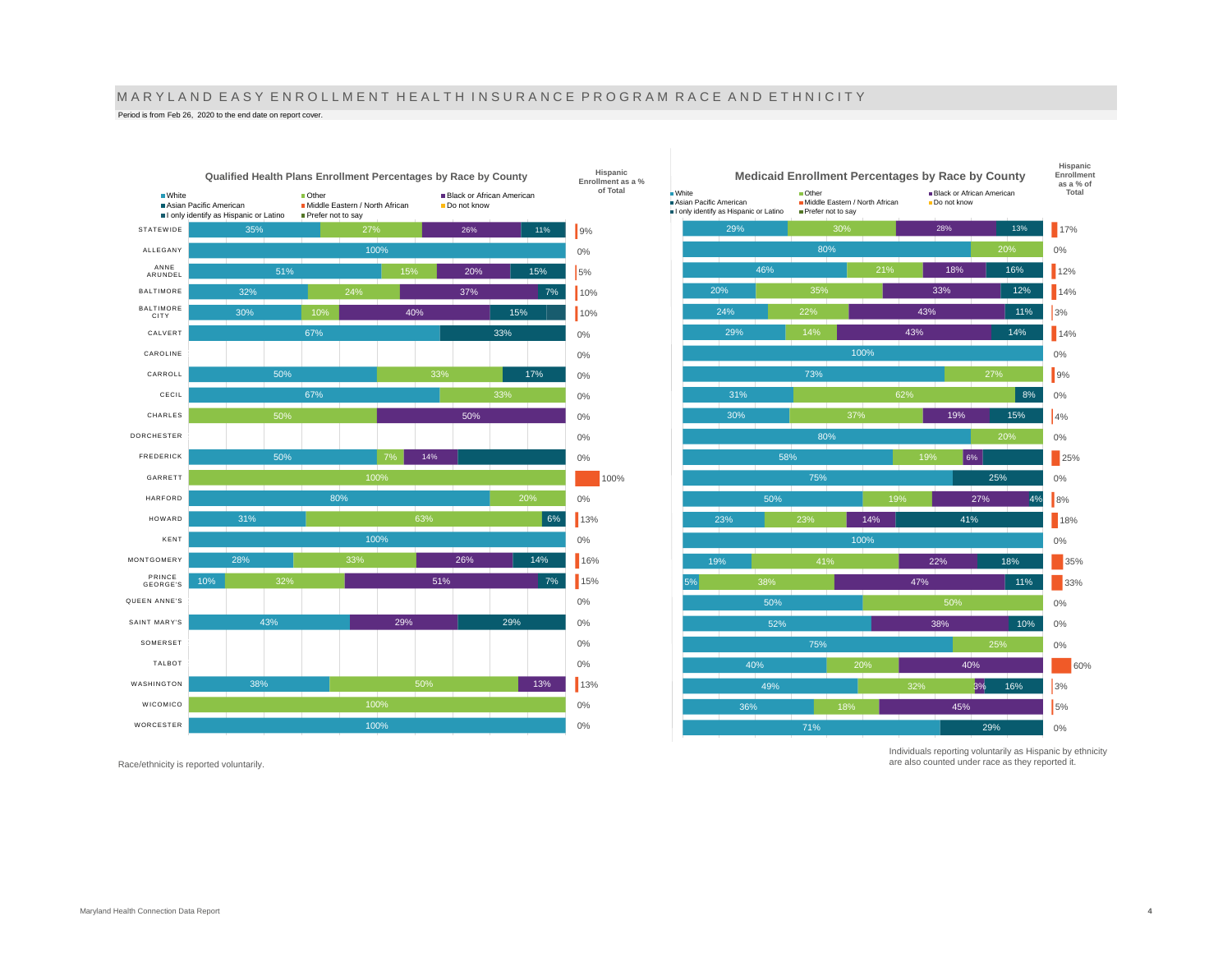### QUALIFIED HEALTH PLANS DASHBOARD

Period is from start of open enrollment Nov. 1 to the end date on report cover.

2021 2022



#### **QHP Enrollment by Household Income and Metal Level**



\*\*Enrollees who did not submit household income information and thus were not eligible for financial help.

Household income eligibility based on percentages above the Federal Poverty Level, defined as \$12,880 for an individual and \$26,500 for a family of four.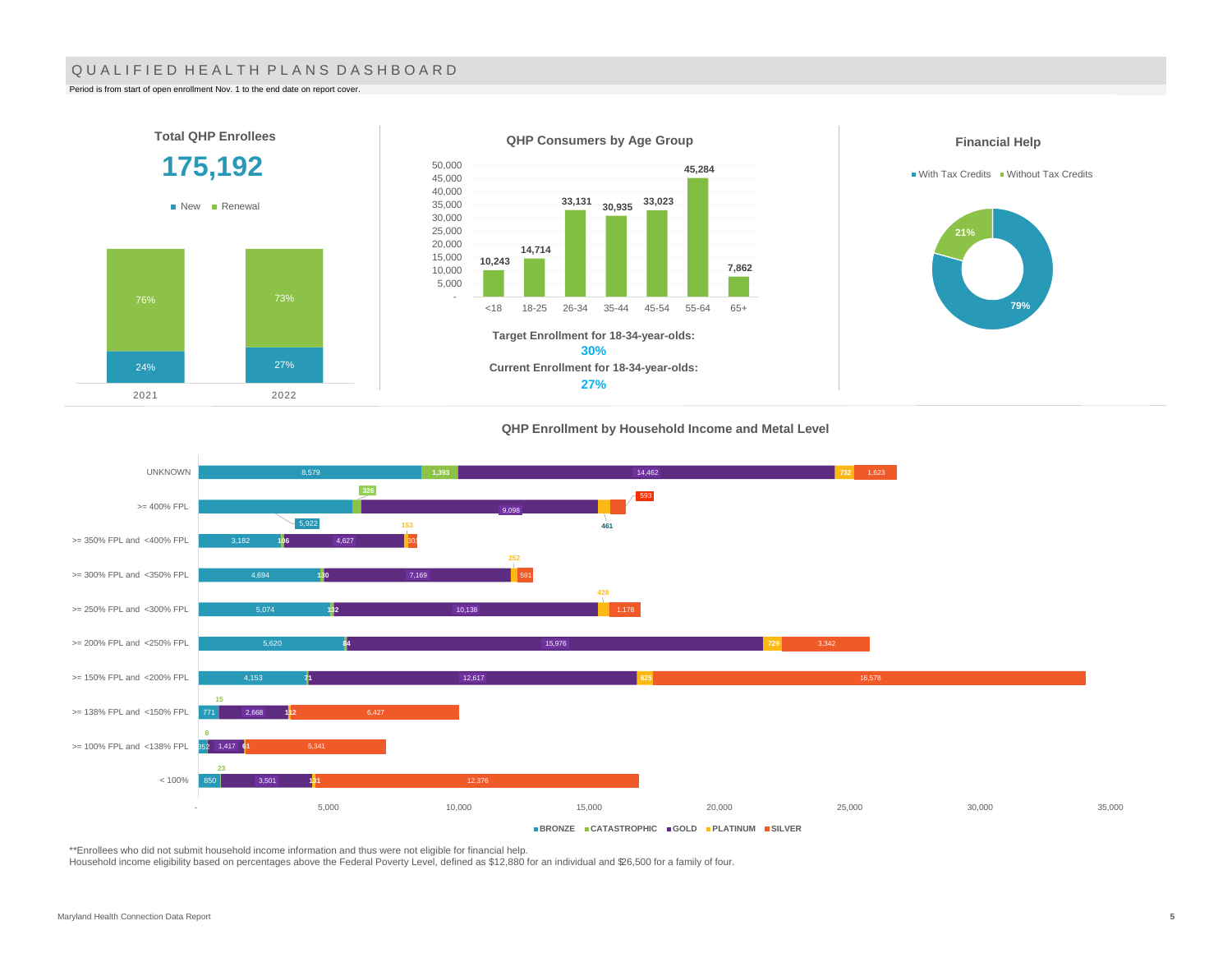#### Q U A L I F I E D H E A L T H P L A N S S E L E C T I O N S

Period is from start of open enrollment Nov. 1 to the end date on report cover.





Metal levels (platinum, gold, silver, bronze) differ based on how you and the insurance company share the cost of your care. For example, insurance companies cover 90 cents on the dollar for platinum plans and 60 cents on the dollar for bronze plans. Financial help is only available through

There are also different play types. Some allow you to see<br>almost any doctor or healthcare facility; others limit your<br>choices to a network of doctors and facilities or require you<br>to pay more if you use providers outside

#### **Enrollment by Plan Choice**

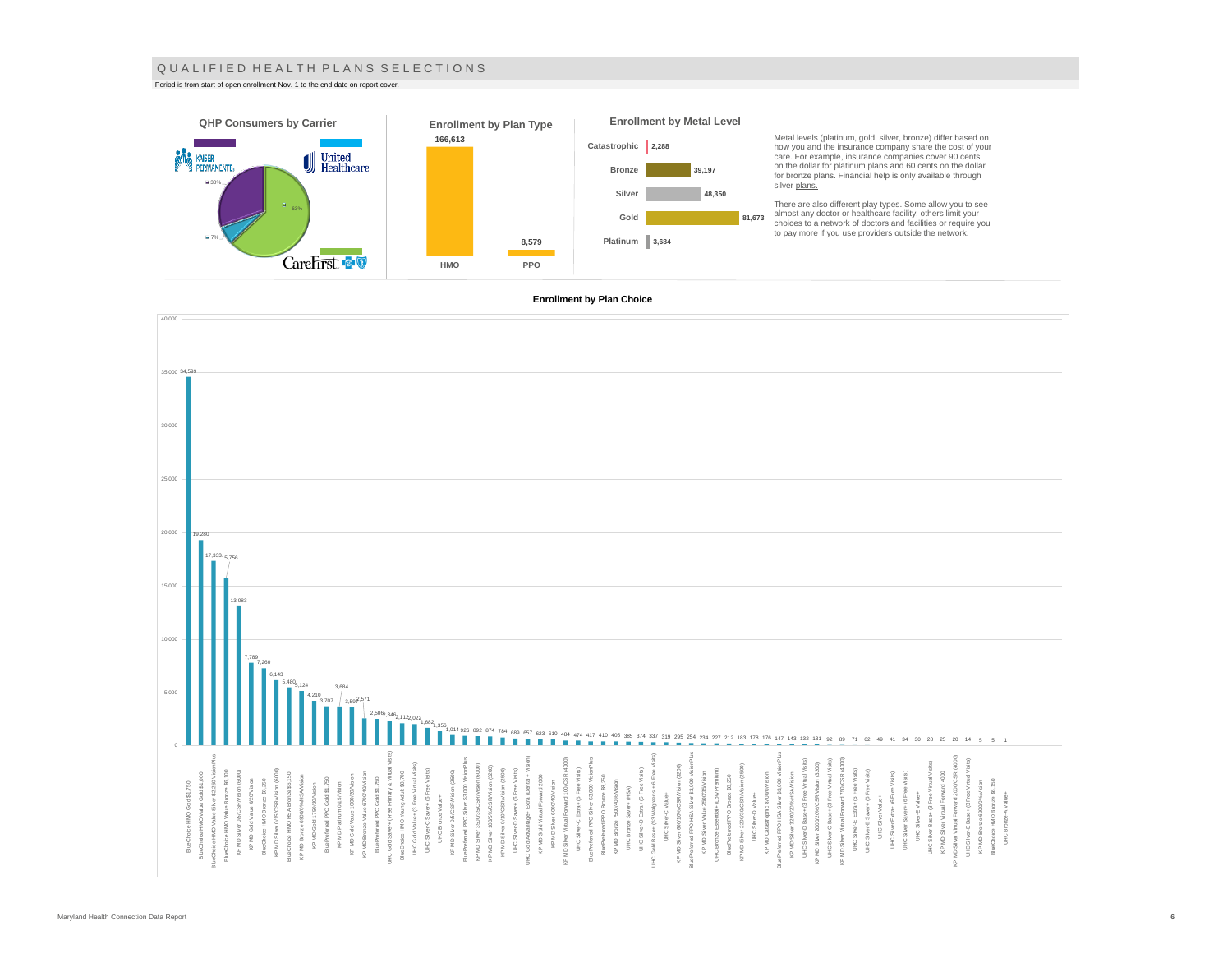## ENROLLMENT DISTRIBUTION BY COUNTY

Period is from start of open enrollment Nov. 1 to the end date on report cover.



"Other" enrollees may include dependents living out of state and residents of border counties whose mailing addresses may be in the ZIP code of a neighboring state.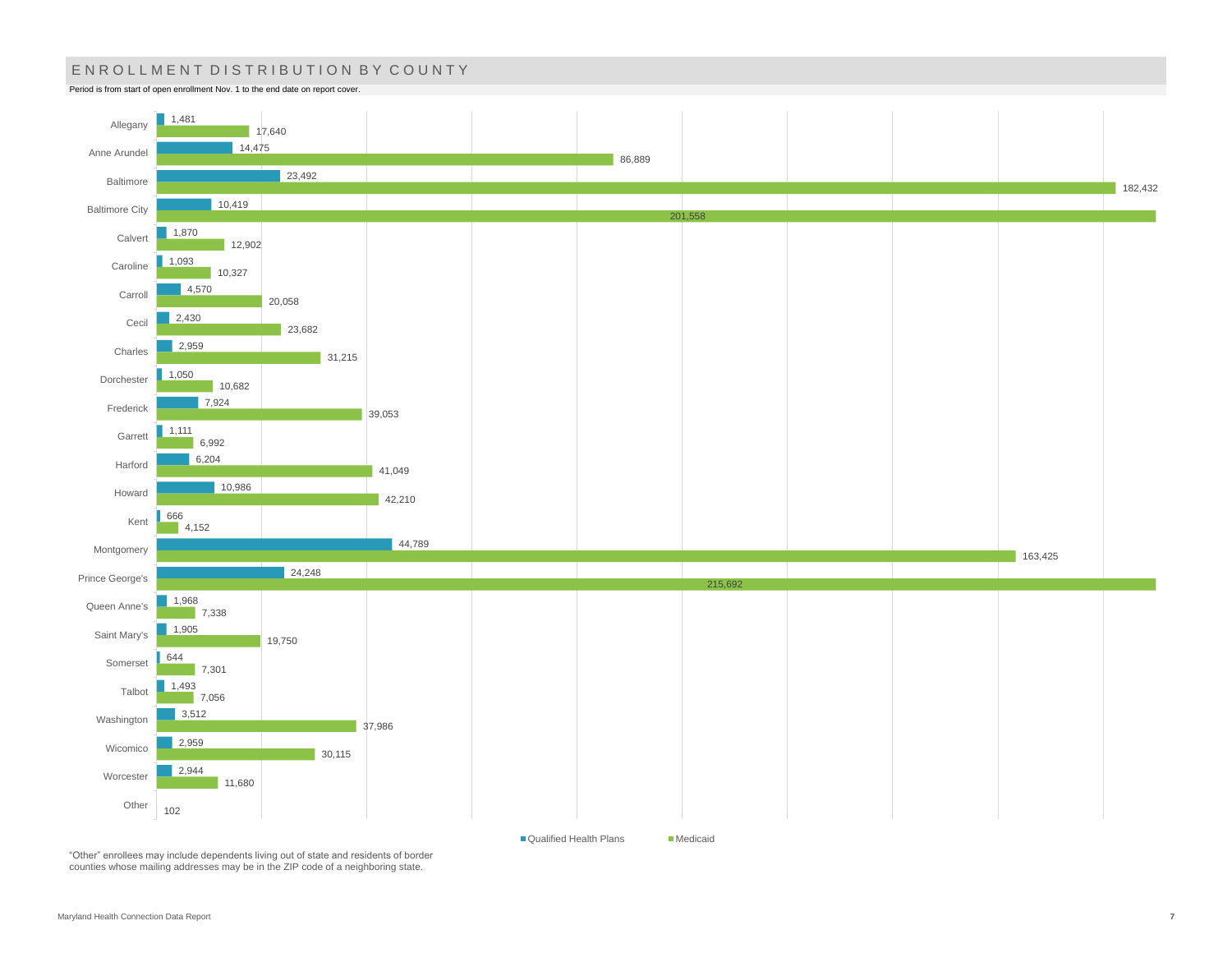## Q U A L I F I E D H E A L T H P L A N S B Y C O U N T Y

Change compares period beginning with start of open enrollment Nov. 1 and ending on end date on the report cover with comparable time frame a year earlier (closest date available +/- 3 days).

**Percent Enrollment Comparison by Month** 



County lines include bodies of water.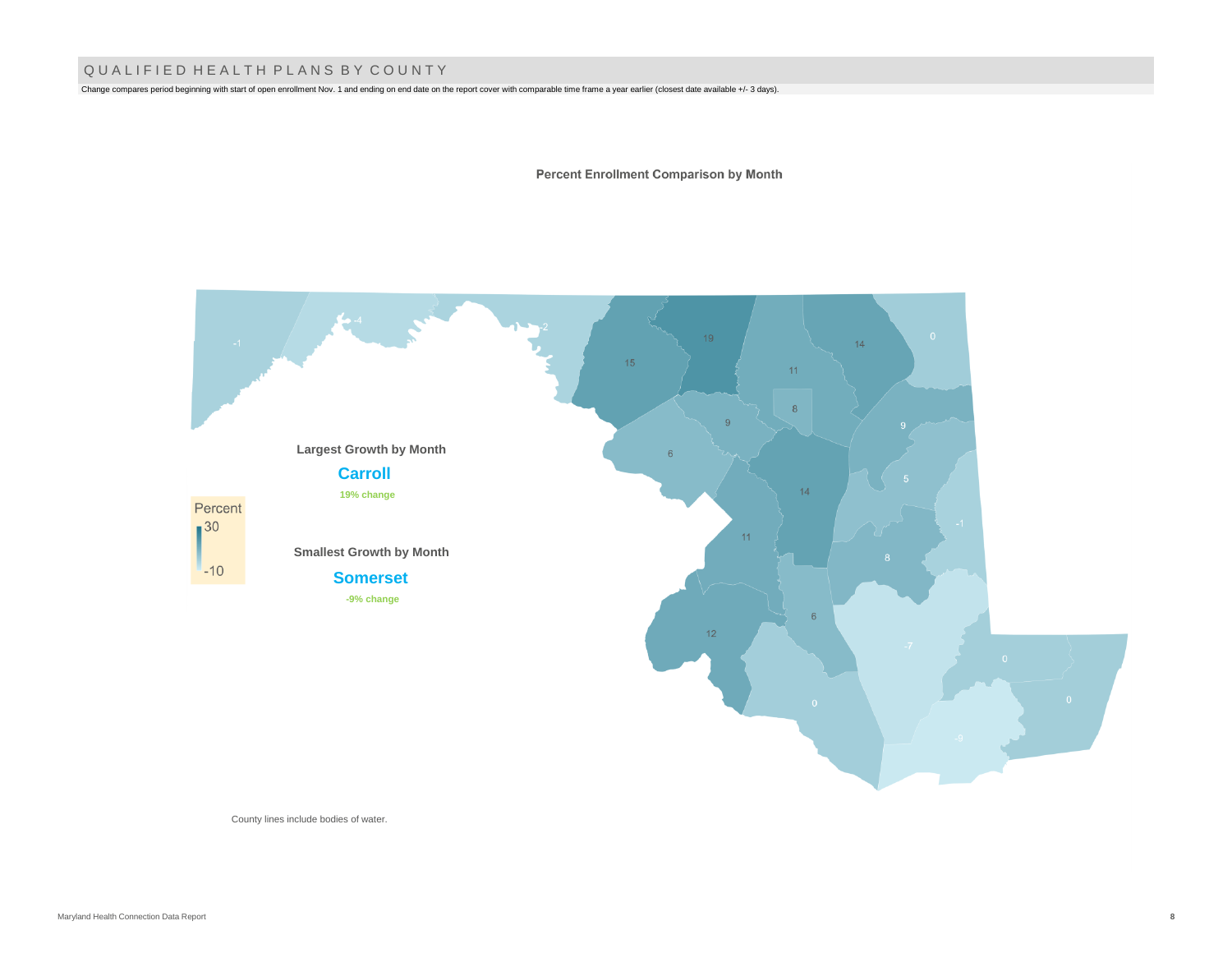## QUALIFIED HEALTH PLANS RACE AND ETHNICITY

Period is from start of open enrollment Nov. 1 to the end date on report cover.



**Hispanic Enrollment as a % of Total**

Race/ethnicity is reported voluntarily.

Individuals reporting voluntarily as Hispanic by ethnicity are also counted under race as they reported it.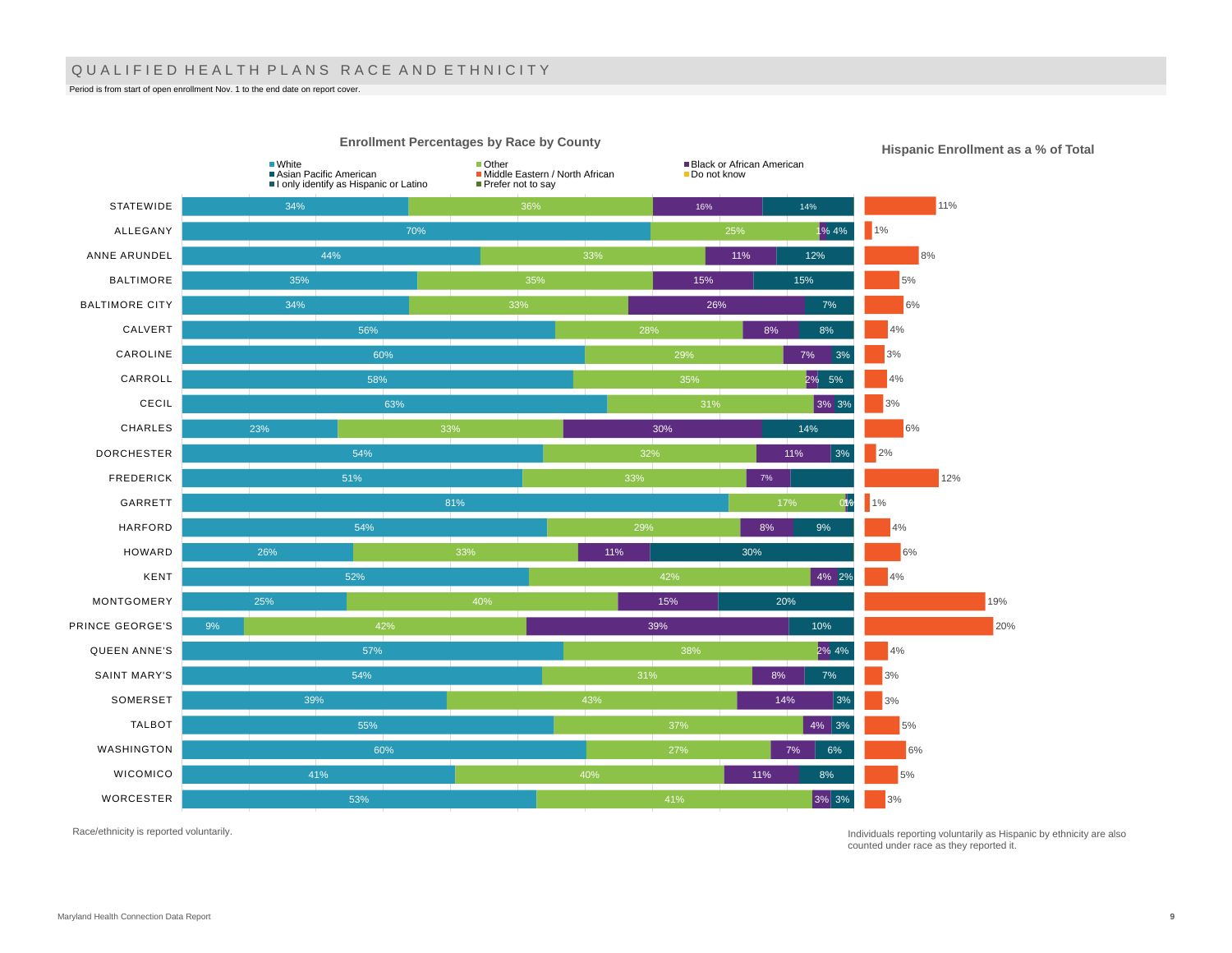Change compares enrollment on DATE OF report cover with one year earlier.

### Percent Enrollment Comparison by Month



County lines include bodies of water.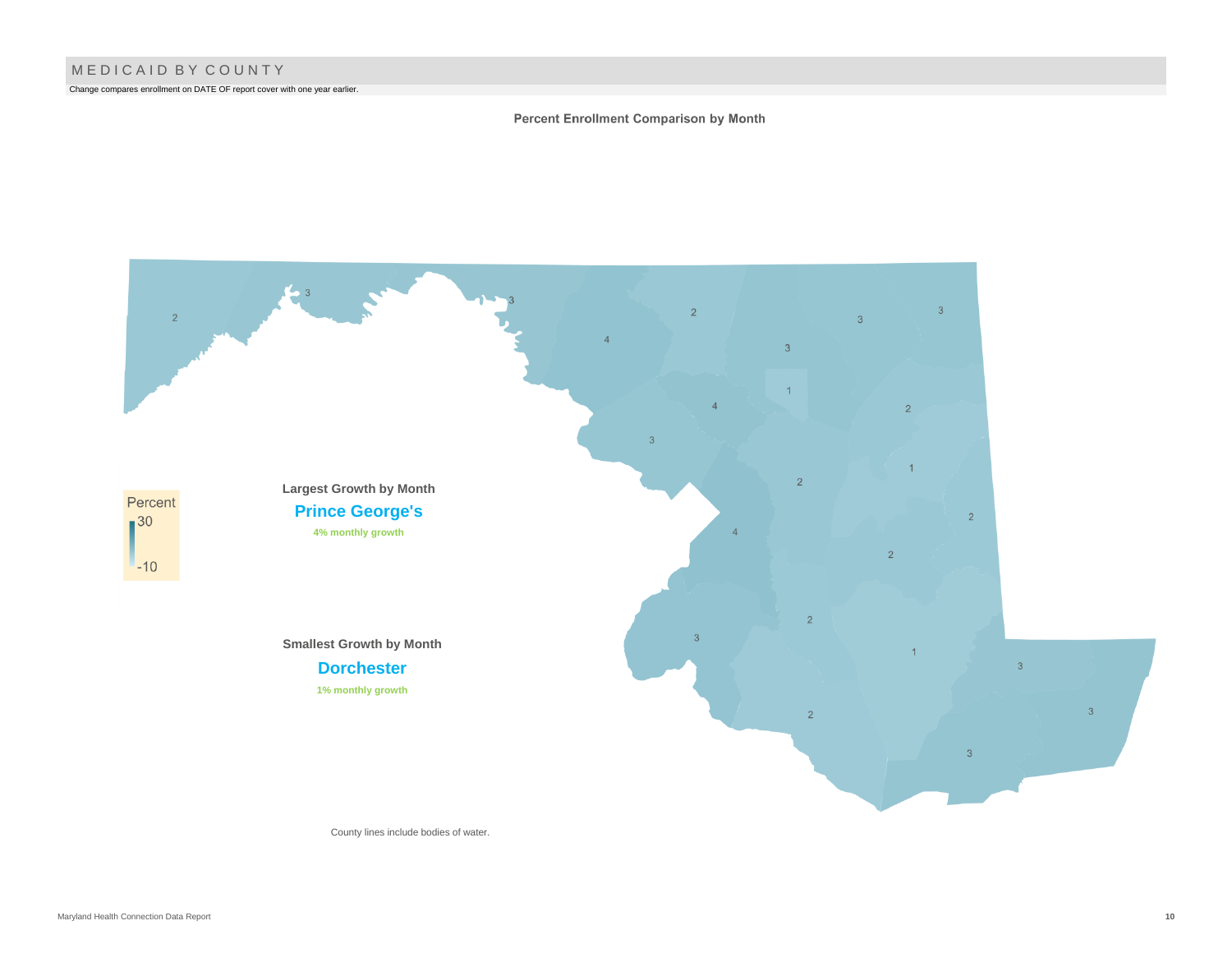## MEDICAID RACE AND ETHNICITY

Enrollment as of date on report cover..



Race/ethnicity is reported voluntarily.

Individuals reporting voluntarily as Hispanic by ethnicity are also counted under race as they reported it.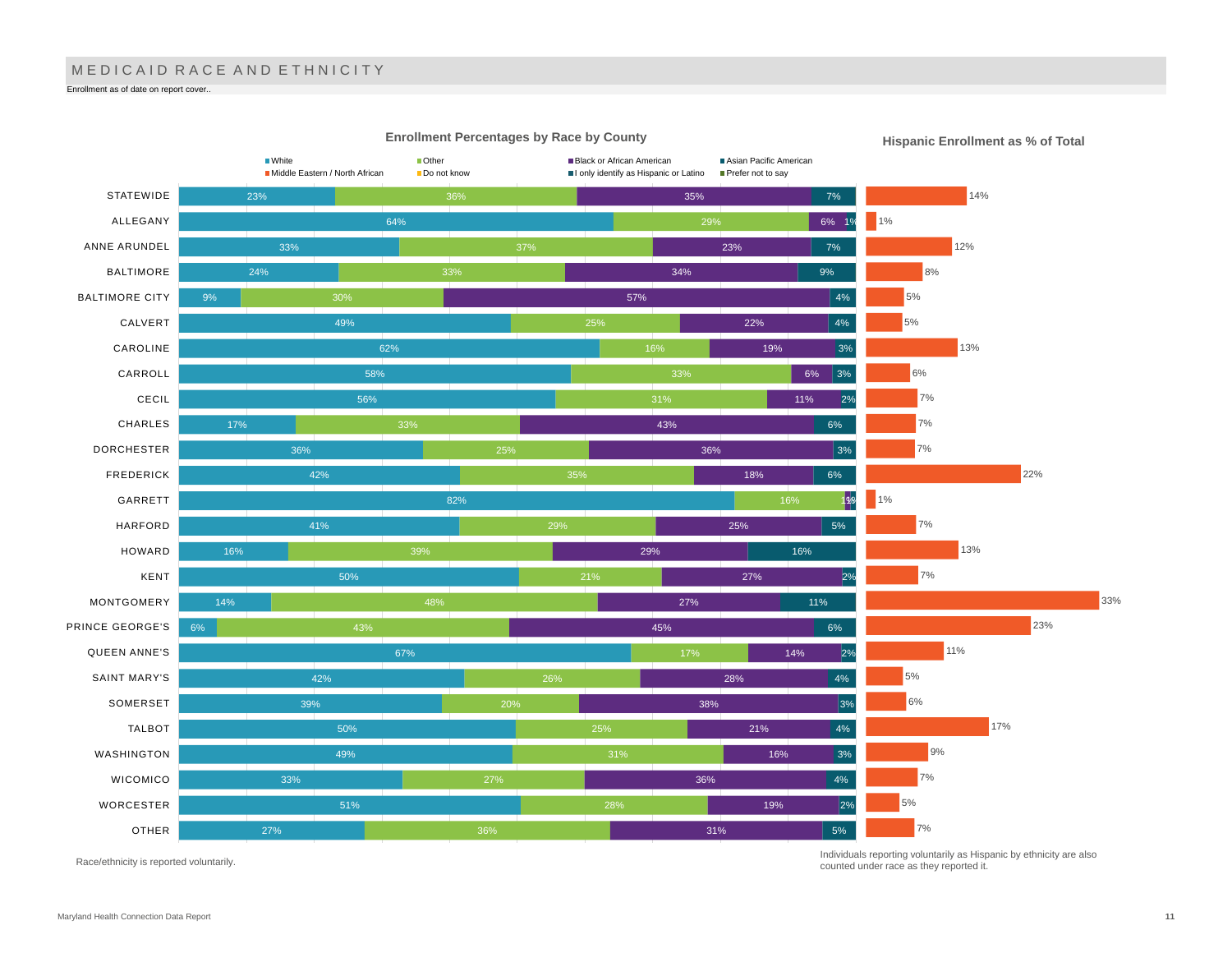#### DENTAL HE A L TH PLANS SELECTIONS

Period is from start of open enrollment Nov. 1 to the end date on report cover.

**25%**

**15%**



**48%**

**A DELTA DENTAL** 

**0%**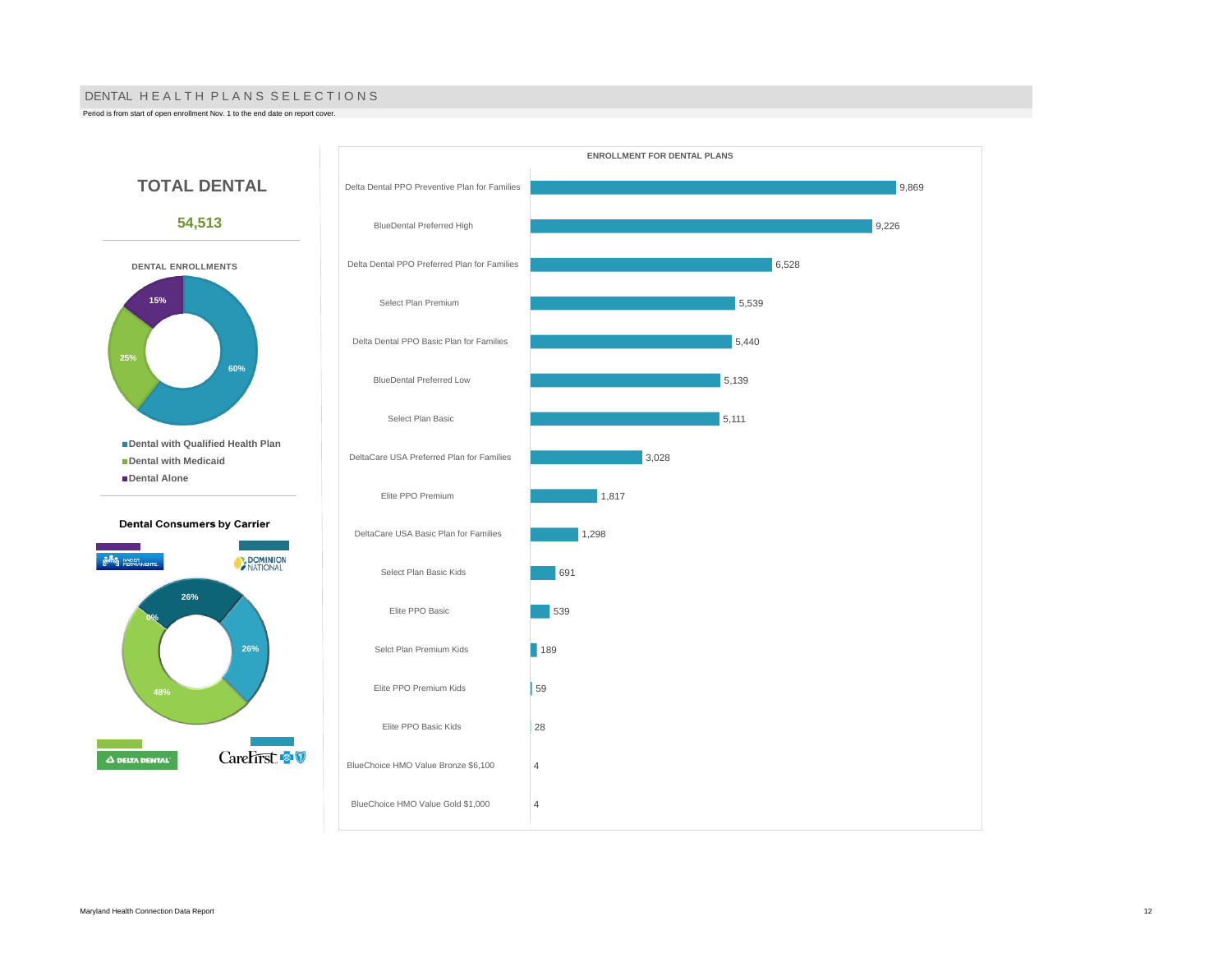## SMALL BUSINESS HEALTH OPTIONS PROGRAM (SHOP) ENROLLMENT

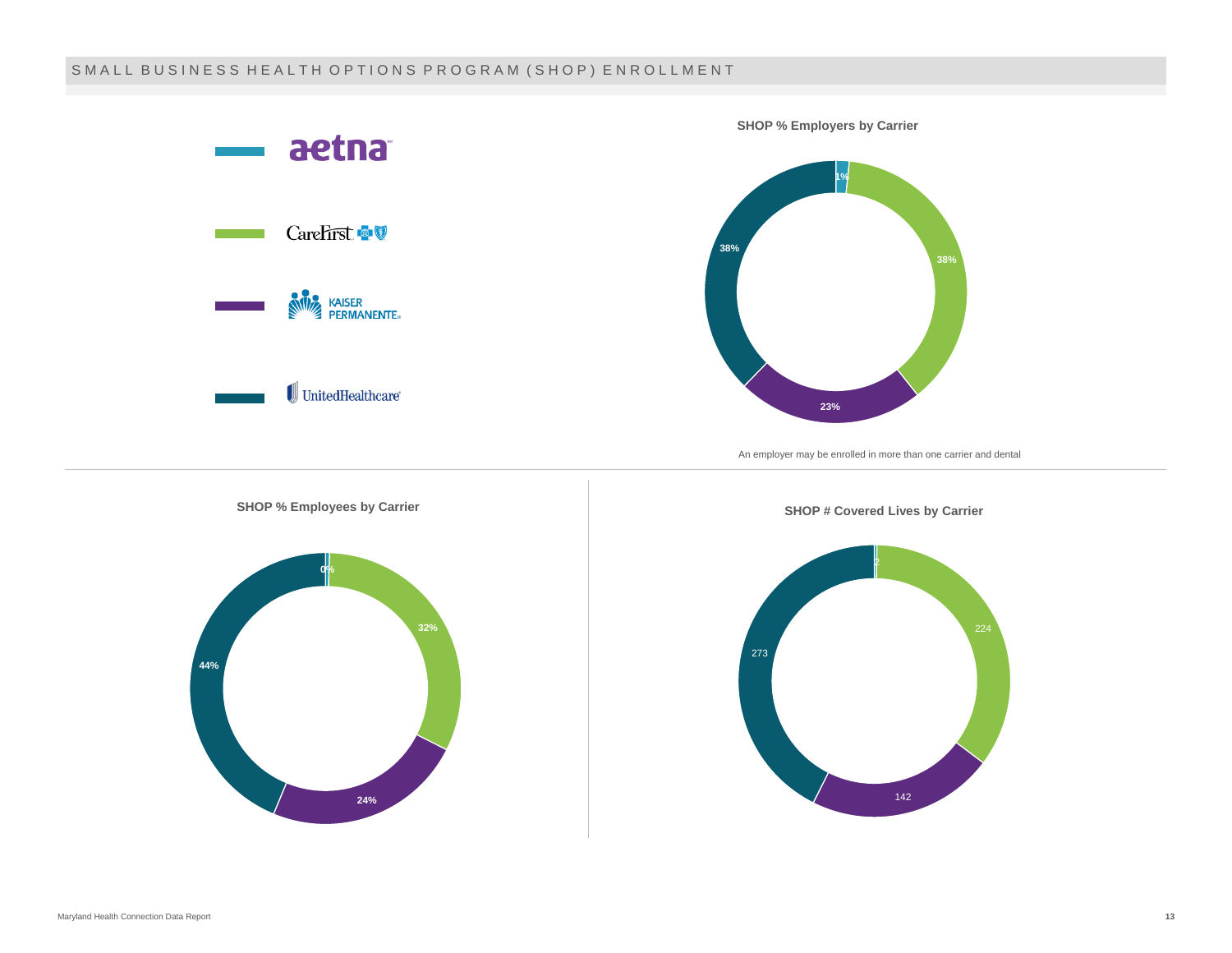## CONSUMER ASSISTANCE

Change compares period from start of open enrollment Nov. 1 to the end date on report cover with comparable time frame a year earlier (closest date available +/- 3 days).



MCHP MA QHP